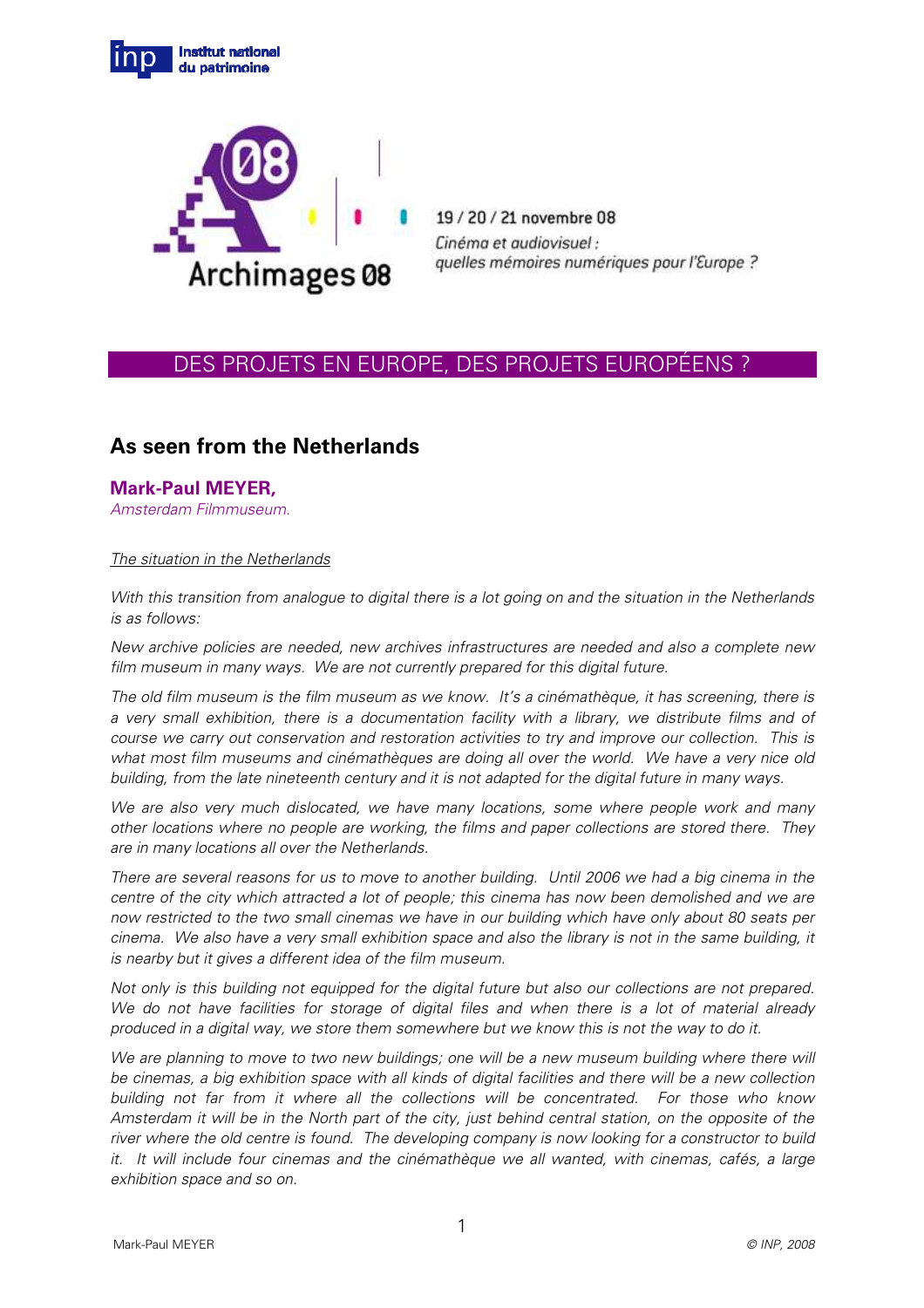

To fulfil our requirements for the digital future there is a parallel project which is called "Images for the Future". This is a project which is not only for the film museum but also for other institutions such as the Institute for Sound and Vision which is in Hilversum and is a large archive mainly of television materials but also with some cinema journals and news reels. All in all there is a lot of material and we have been fighting with a backlog of registration, conservation and restoration for the last twenty years or so and there was never a real solution to it. Regular funding was never enough and now we are facing a digital revolution. We got a lot of money for the digital part and luckily we managed to shape the project in such a way that we are also able to preserve and restore the films in an analogue way. These are in many ways the reasons why we are doing this project:

- The materials are in danger
- The accessibility of the collections was always a big problem and this should be improved in the future.

Regular funding was not enough and also public funding was not enough, so it was only through the government that we could find enough money for big projects. In Holland there is a special fund with the government where all the money that they gain with selling gas goes into this which is meant for reinforcing all kinds of economical projects. We managed to shape this culture project in an economic way so that it became interesting for the government to contribute. The partners are some collections such as the Film Museum but also the Institute of Sound and Vision and the National Archive who brought in three million photographs, there are also the distribution networks like the public libraries and some institutions.

This project was approved two years ago, it was a total sum of 173 million Euros and we only got 35 million Euros of that. We started last year with this project. Part of the project is preserving the material in an analogue way but of course a large part in volume was digitizing those collections to make them accessible, to contextualize them and to make them accessible for all kinds of users. These users are foreseen as being educational users but there is also a cultural and economic value in the sense that people can buy these materials and re-use them for new productions or for the creative industry. There is a growing interest for these materials as we all know and there should be a large amount of revenues earning back a part of the 173 million. Other requirements from the projects are that it must be transparent, it must be accessible for everybody and that it should be a long-term project. The government said that the lump sum of money should be enough to deal with the backlogs and conservation for a long period of time. It should also be accessible through different systems.

The users will have maximum access to large collections but it will not always be free and copyrights are the source of problems for us. There has to be some return on investment. In this seven year project which started in 2007 and will be ready in 2014, it is expected that in the following years until 2025 a total of 64 million should be made through selling materials. The other returns are fairly important and this is one of the main reasons why the government gave this money; it should strengthen all kinds of cultural and social aspects. It will not only create labour, it will also strengthen democracy and so on.

What does this mean for the Filmmuseum? We have a large collection of materials and not everything is really relevant for us to digitize because we have a lot of foreign materials which are already digitized in other countries, so we focus very much on what we consider as being the core collection which is not only Dutch but we do have a lot of non-Dutch materials which we consider as part of our collection. These materials will be preserved and digitized and there is then a backlog in digitization because there is a lot of material that we have preserved and restored in the last twenty years which will now be part of the digitization project.

Contextualization means that there should be websites and all kinds of catalogues available, publications that put all those images into context.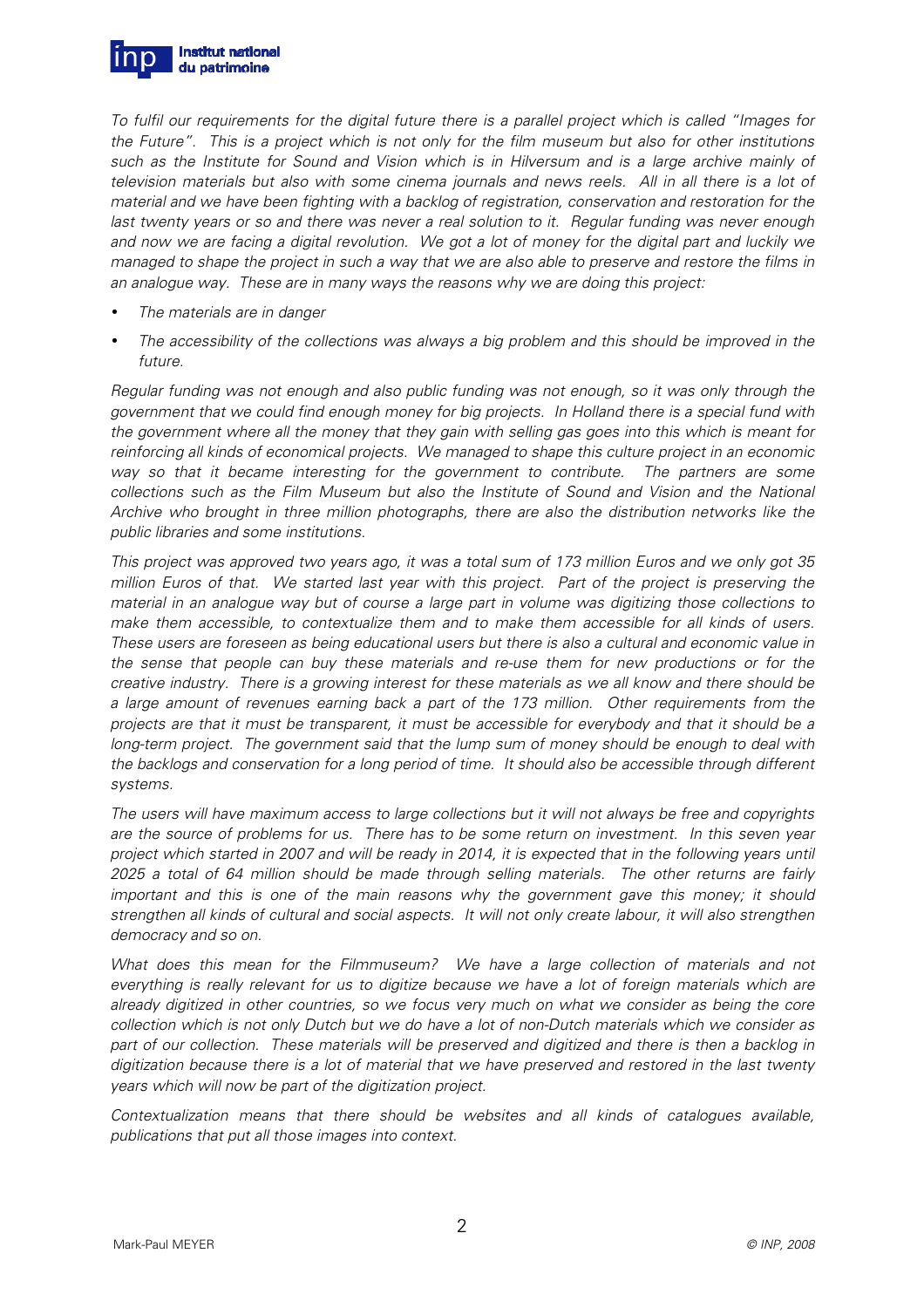

This means about 5 million Euros extra per year for us, not only films but also part of the photographs collection will be preserved and all the photos we have will be digitized. We will have quite a number of extra jobs for the next seven years.

We follow our collection policy in what we preserve and digitize. There will be a broadened approach in the sense that we may also digitize materials that have an educational value or even a value that can be interesting for re-use or selling to our commercial partners. A lot of the work has to be done in-house, we have a few people working on the materials in the historical archives, a lot of material which has never been viewed properly, never been selected properly. Those people are watching films and giving advice on what to keep. We have a team of five restorers working continuously on our films and access for the digitized accessibility and contextualization. There is a team of legal specialists for all kinds of copyright issues and of course the logistics has increased quite a lot.

We outsourced the photochemical film preservation work, all this outsourcing is done via tenders which means that different companies could apply for these jobs. We ended up with Haghe Film for the chemical conservation. A company in New York carries out the technique of preserving colour films in three black and white separates. And for digitizing and coding the work, this is done by a company in Denver in the United States, Thought Equity, they are doing part of the work in Amsterdam and part of the work in the United States. Then there will be an invitation to tender early next year for the photo preservation.

It is important that you see the change in what is happening. Five years ago the largest part of film preservation was analogue, it was photochemical. Now, there is already a considerable part which is digital, maybe 5%-10%, but we see that this digital part is getting very important as a restoration tool that more and more digital work will be done. In a way the digital and analogue are communicating vessels. Let's say we now have 90% photochemical and 10% digital, it is foreseen that in 4-5 years time this balance will shift to 70/30 or 60/40%.

The work flows for the different institutions are not all the same. Sound and Vision is mainly in television archives so they are satisfied when they have a digital file in a high television format. We however, want larger formats, we are now digitizing at 2K format and these files should be also adapted for creating packages for digital projection in the future.

Infrastructure is something that is completely new and we are working very hard on this. There will be solutions for storage and server facilities in the Filmmuseum but the lower resolutions will probably go to what is called Immix, a database that is at Sound and Vision and gives a central access to all materials. There are all the other initiatives such as Filmotech which is a Spanish initiative, but where the Dutch feature films will also become accessible. There are all kinds of advantages to this project and it will allow us to create new presentation formats, create new ways of learning and education and new ways to appreciate cinema. It creates an easy access to our collections and at the same time the collections will be better preserved and better restored than before. There will be better access formats for researchers and everybody who wants to work with the collections.

It also considerably changes the whole idea of a film museum. The film museum where you go to see films you could not see at home and the film museum where you could see exhibitions, presenting opinions and visions on cinema heritage that you could not think about yourself. In the future, a lot of that will be able to be accessed at home through the Internet, and so this makes is necessary for us especially when we are making a new building for cinemas and a large exhibition space, what this all means for a film museum in the future. This is the future for us and we are thinking about where we are going and what the Filmmuseum will be, not only in the sense that it will be a spectacular building, but also that we will have new spectacular ways of presenting our films and our collections.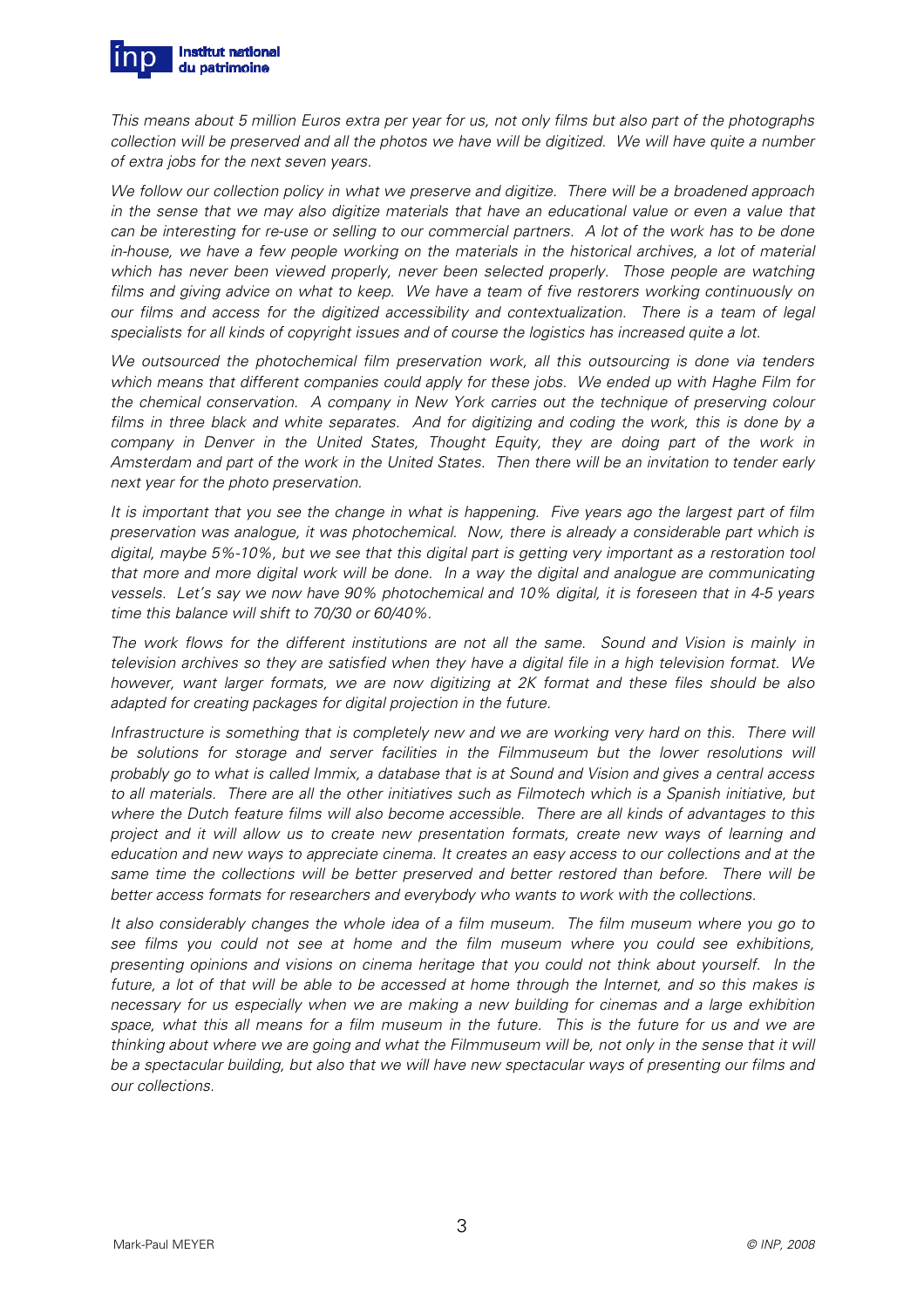

#### **Joël DAIRE**

Les problématiques que vous avez soulevées au départ, tous les responsables de cinémathèque présents ici y ont été confrontés, y sont peut-être encore confrontés. Nous avons tous essayé de résoudre, au moins, une partie de ces problèmes, c'est rare que nous ayons réussi à tout résoudre à la fois. Sur cette présentation de votre projet d'images pour le futur, tous les responsables de cinémathèques se posent ces questions. Pour l'avenir, je m'interroge sur la viabilité d'un modèle économique unique pour ce type de projet, autant pour les gestionnaires du dépôt légal que pour des institutions comme les nôtres. Il est vrai que le rôle de l'État a été central. On le voit bien, en France, à travers le travail considérable et remarquable fait sur la numérisation du dépôt légal à la Bibliothèque nationale, à l'Ina etc. Nos institutions ne sont pas gestionnaires du dépôt légal, où l'État a eu un rôle moteur incontestable pour le lancement, l'initiation, de ces campagnes de numérisation plus ou moins de masse. Prévisions budgétaires à l'appui, je m'interroge, pour les trois ou quatre années qui viennent, sur la possibilité qu'on aura de continuer à un haut niveau avec les seules ressources de l'État.

#### **Une intervenante de la salle**

Bonjour, j'aurai une question un peu générale pour les deux intervenants de ce matin, qui rejoint vos interrogations, sur le pourquoi de tout cela. Hier soir, je relisais Paolo Cherchi Usai un historien italien du cinéma qui rappelle que dans ce jeu de tout conserver, on oublie souvent le fait que les spectateurs sont les plus conservateurs en la matière. Conservateurs au sens politique du terme, ils savent quels sont les 100 titres que tout le monde devrait avoir vus, les 100 pièces de musée qu'il faut avoir vues. J'ai l'impression que l'on se retrouve un peu en porte à faux avec, d'un côté les archives disant de tout garder, tout numériser, avec les coûts que cela implique, et de l'autre côté le public est peut-être moins tourné vers l'exaustivité. Paolo Cherchi Usai rappelle notamment que dans les cinémathèques moins de 5 % des fonds sortent, les 95 % restants ne quittant pratiquement jamais les étagères des rayonnages. Cela coûte très cher.

## **Joël DAIRE**

Il arrive que nos tutelles se posent cette question.

#### **Claude MUSSOU**

Cela paraît difficile de réduire un patrimoine national à 5 % des collections qui existent aujourd'hui. La mission patrimoniale des institutions qui en ont la charge est de constituer une mémoire quasi exhaustive et de la valoriser le mieux possible. Pourquoi n'y a-t-il seulement que 5 % ? Dans cette fameuse révolution numérique et théorie de la longue traîne, on peut imaginer que des éléments des collections patrimoniales remontent et fassent qu'il en soit autrement.

## **Mark-Paul MEYER**

It is good to know that in the Netherlands there is no legal deposit for films, our collections are already restricted in many ways. It creates problems to get materials in, but it also eliminates a lot of material that we do not want in our collection.

#### **Joël DAIRE**

Pour ajouter un mot sur ce qui vient d'être dit et sur la question que vous posez, nous avons tous conscience que notre offre excède très largement la demande. La demande va d'abord à ce qui est connu, c'est une loi bien connue en marketing. On ne demande pas ce que l'on ne connaît pas. Notre